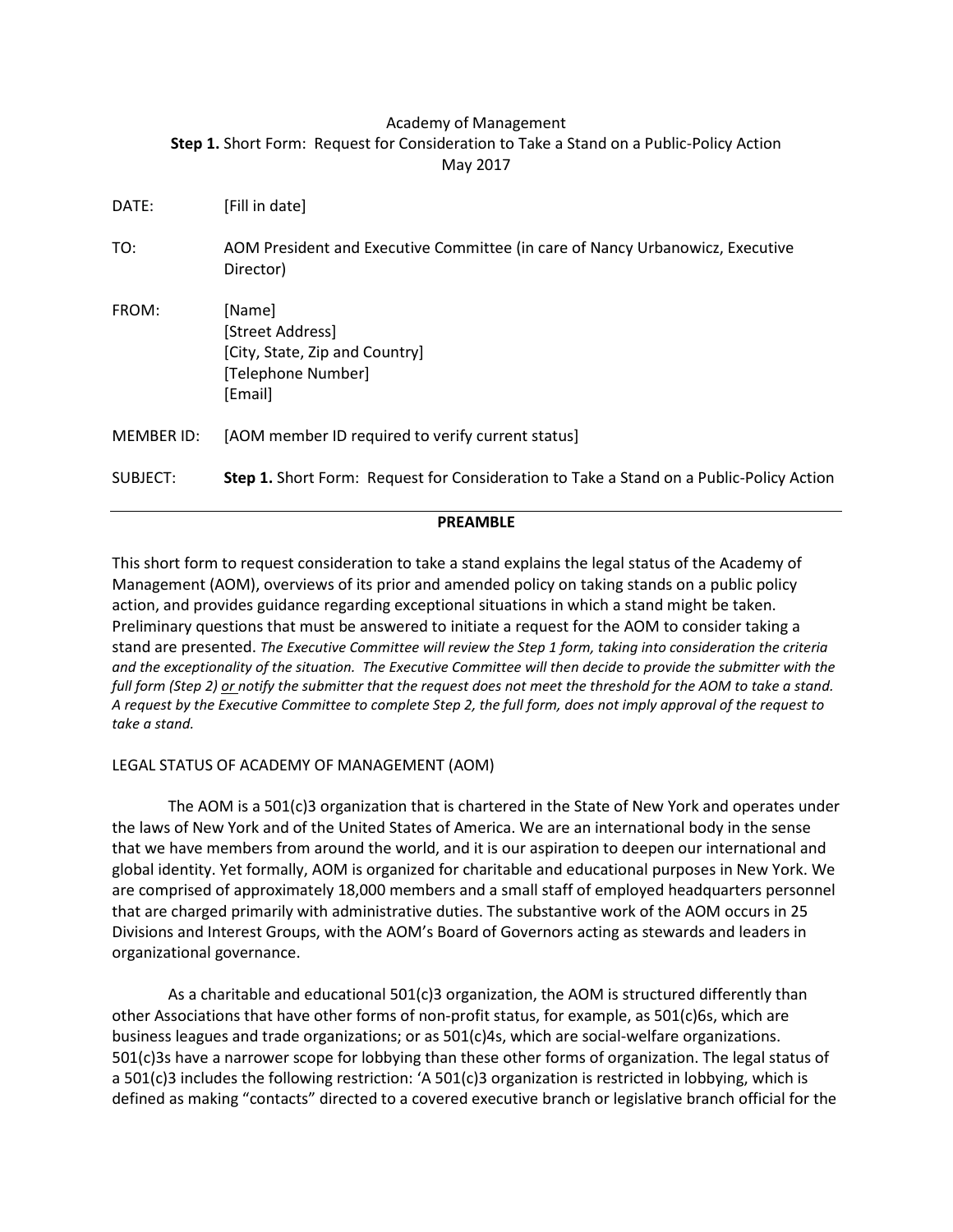purpose of formulating, modifying, adopting, administering or executing federal legislation, rules, executive orders, programs, policies or positions of the United States government or nominating or confirming a person for a position subject to confirmation by the Senate' (see <https://www.irs.gov/charities-nonprofits/lobbying> ). The AOM's articles of incorporation say that we "will not, except to an insubstantial degree, engage in any activities or exercise any powers that are not in furtherance of [the AOM's] primary purposes."

### ACADEMY OF MANAGEMENT (AOM) REVISED POLICY ON TAKING STANDS

The AOM's history as a member-driven, division and interest group-driven organization, and the legal requirements pertaining to 501(c)3 organizations, have shaped the Board's historical policy on taking stands. For at least the past twenty-five years, and possibly much longer, the AOM has operated under a policy of not taking stands. The AOM has never in its history issued a position on any matter in the public sphere, including the Vietnam War, the events of 9/11, or changes in European funding policies related to education.

On February 10, 2017 the AOM Board of Governors amended its prior policy, and then issued a further amendment on April 21, 2017 to: "*The Academy of Management does not take political stands. Officers and leaders are bound by this policy and may not make publicly stated political views*  in the name of the AOM or through use of AOM resources. However, under exceptional *circumstances, and with the consensual support of the Executive Committee and approval of the Board of Governors, the President is authorized to issue a statement on behalf of the AOM when a public policy action threatens the existence, purpose, or functioning of the AOM as an organization*."

## ACADEMY OF MANAGEMENT (AOM) GUIDELINES FOR TAKING STANDS

The new policy seeks to preserve our identity as a member-driven, decentralized organization while, at the same time, allowing a statement in an exceptional situation. . Given its legal status, specific purposes, and diverse membership, stands will only be taken under exceptional and therefore rare circumstances that threaten the existence, purpose, or functioning of the AOM as an organization.

The AOM will take into account the following general criteria in deciding whether to take a stand:

- Does the current and specific change in public policy constitute a significant threat to the existence, purpose, or functioning of AOM as an organization?
- Is the threat to the whole AOM? Are multiple members and multiple jurisdictions involved?
- Is the threat pervasive and serious, in terms of its duration, repetitive nature, or potential for escalation?
- Does a substantial part of our membership want us to take a stand on the issue?
- Does a substantial part of our membership not want us to take a stand on the issue?
- Is there likely to be broad agreement about the stand that AOM should take?
- Have opposing viewpoints been taken into account?

Public policy actions that can threaten the existence, purpose or functioning of AOM as an organization arise from attacks on academic freedom, scholarly exchange, scholarly convening, and AOM scholarship itself. Examples of such changes in public policy that may affect the AOM as an organization could include, but are not limited to: